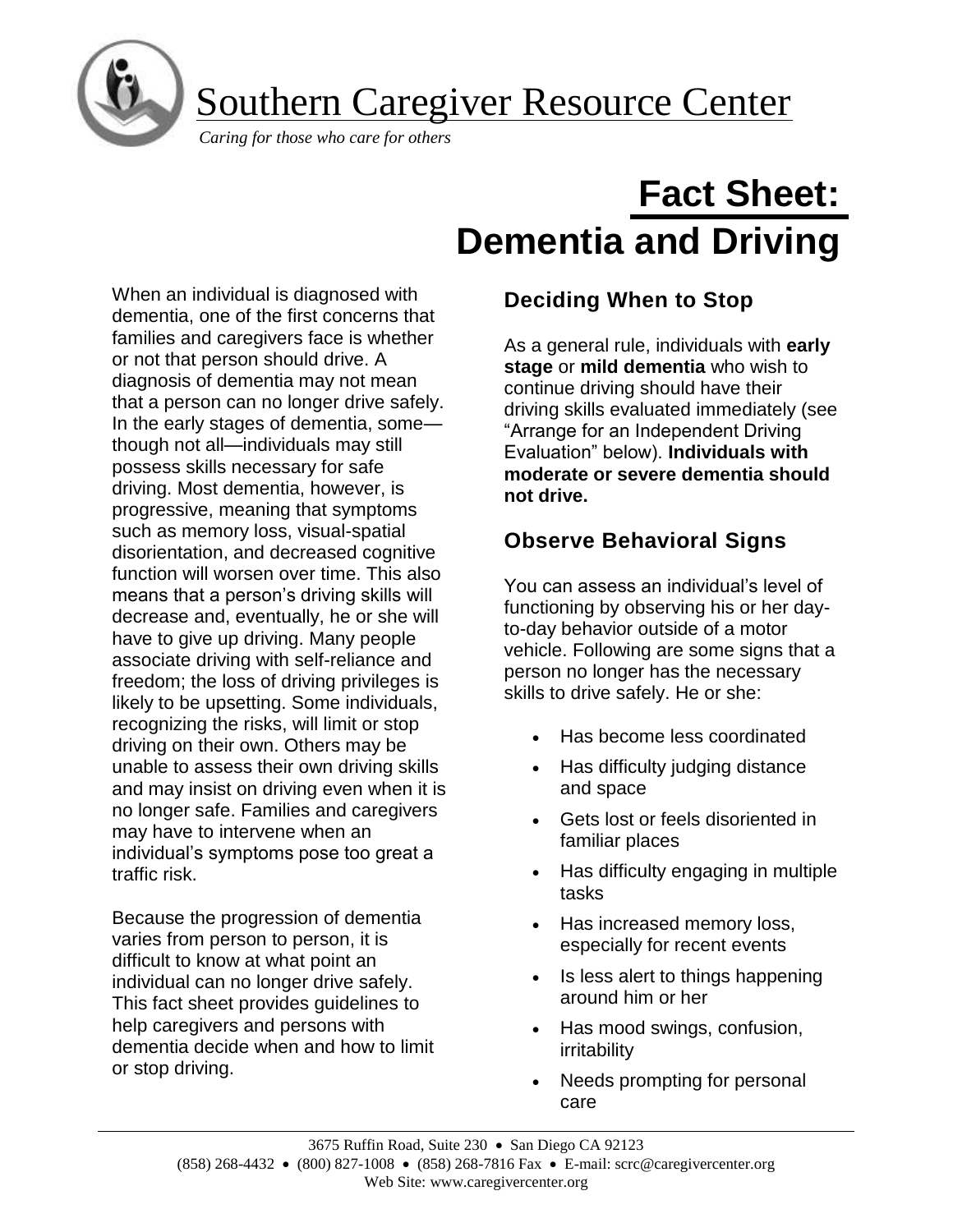- Has difficulty processing information
- Has difficulty with decisionmaking and problem solving

It is important to compare present behavior with behavior before the onset of dementia. For example, weigh an individual's degree of "difficulty engaging in multiple tasks" in relation to his or her prior ability. Changes in behavior will be most noticeable to family and friends who have closely interacted with the individual over time. Share and discuss your observations with other family members, friends, and health care providers.

#### **Arrange for an Independent Driving Evaluation**

The safest option for assessing a person's driving skills is to arrange for an independent driving evaluation. Prior to the evaluation, inform the examiners that the person being evaluated has dementia. Evaluations are sometimes available through driver rehabilitation programs or State Departments of Motor Vehicles (DMV).

Although laws vary from state to state, some states require physicians to notify the DMV of any patient diagnosed with dementia. The person with dementia may then be required to report to the DMV for a behind-the-wheel driver reexamination. In some states, individuals diagnosed with moderate or severe dementia may have their licenses automatically revoked. To find out about driving and dementia laws, you can call the Department of Motor Vehicles for the state in which the individual resides.

Because symptoms of dementia are likely to worsen over time, individuals who pass a driving evaluation should continue to be re-evaluated every six months. Individuals who do not pass must discontinue driving immediately.

#### **Continue to Monitor Driving**

If an individual clearly demonstrates that he or she can drive safely, it is still important for family and friends to continue monitoring the individual's driving behavior, as the individual's driving skills may decrease significantly in a short period of time. **The objective of monitoring is to detect a problem before it becomes a crisis.** If there are any doubts about safety, the person with dementia should not be driving.

It is often helpful to keep a written log of each incident of poor driving behavior. Following are some of the common warning signs.

- Drives too slowly.
- Stops in traffic for no reason or ignores traffic signs.
- Becomes lost on a familiar route.
- Lacks good judgment.
- Has difficulty with turns, lane changes, or highway exits.
- Drifts into other lanes of traffic or drives on the wrong side of the street.
- Signals incorrectly or does not signal.
- Has difficult seeing pedestrians, objects, or other vehicles.
- Falls asleep while driving or gets drowsy.
- Parks inappropriately.
- Gets ticketed for traffic violations.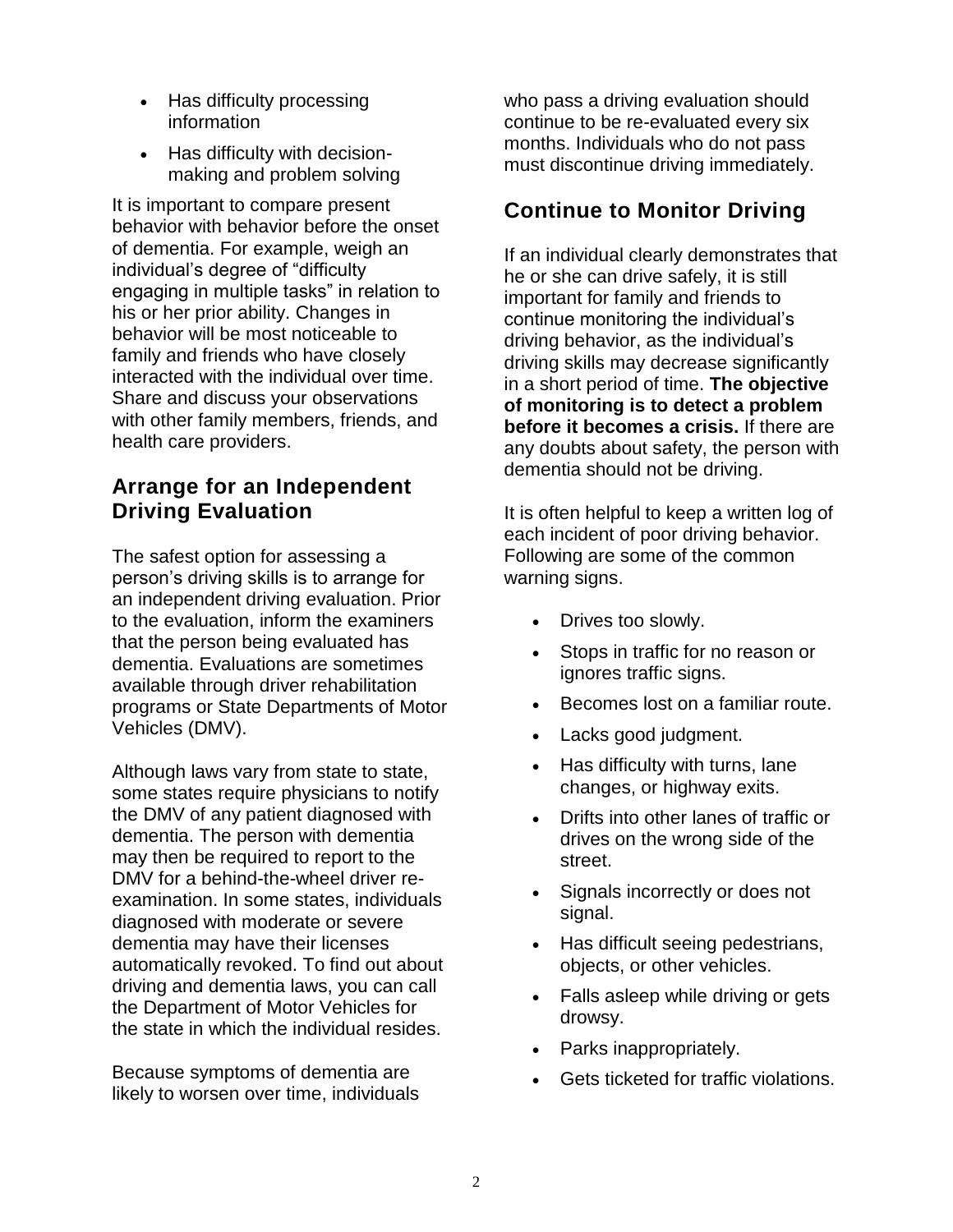- Is increasingly nervous or irritated when driving.
- Has accidents, near misses, or "fender benders."

Discuss any concerns you have with the individual, family members, and health care providers. All involved will need to weigh potential risks and decide when the individual needs to stop.

## **Ask Individual to Co-pilot**

You can also estimate an individual's potential for a traffic accident by taking the person along as a passenger and asking him or her to co-pilot. Ask the person to give you specific instructions about using blinkers, changing lanes, and following the rules of the road. If he or she has difficulty or becomes frustrated easily, it may be time for another independent driving evaluation.

#### **Involve Person in Discussions**

Some individuals are aware of having difficulty with driving and are relieved when others encourage them to stop. Many people, however, will find the loss of driving privileges and the inherent loss of independence upsetting. Encourage the individual with dementia to talk about how this change might make him or her feel. Try to imagine what it would be like if you could no longer drive. Support groups provide a good venue for both the caregivers and the individual to talk about their feelings and get advice from others in a similar situation. **A person often adjusts better if he or she is involved in discussions and decisions about when to stop driving.**

If the individual is reluctant to talk about driving, ask the individual's physician or care manager to bring up the subject of driving during health care visits. A lawyer or financial planner may also be willing to discuss driving as part of the individual's legal and financial planning.

Begin discussions early and try to establish guidelines about when and how to limit, and eventually stop, driving. Try to reach an agreement regarding which types of driving behavior would signal the need to stop driving. Each family will need to find the solutions that work best in their situation.

## **Limit Driving**

Because the progression of dementia varies, individuals who have demonstrated the ability to drive safely should still begin gradually to modify their driving. This can reduce the risk of an accident if the individual's driving skills decrease significantly between evaluations. Making the transition from driver to passenger over time can help ease the adjustment. Encourage individuals to try some of the following examples:

- Drive only on familiar roads and avoid long distances.
- Avoid heavy traffic and heavily traveled roads.
- Avoid driving at night and in bad weather.

#### **Reduce the Need to Drive**

Individuals able to maintain an active life often adjust better to the loss of driving privileges. Following are some ways to reduce the need to drive:

• Have groceries, meals, and prescriptions delivered to the home.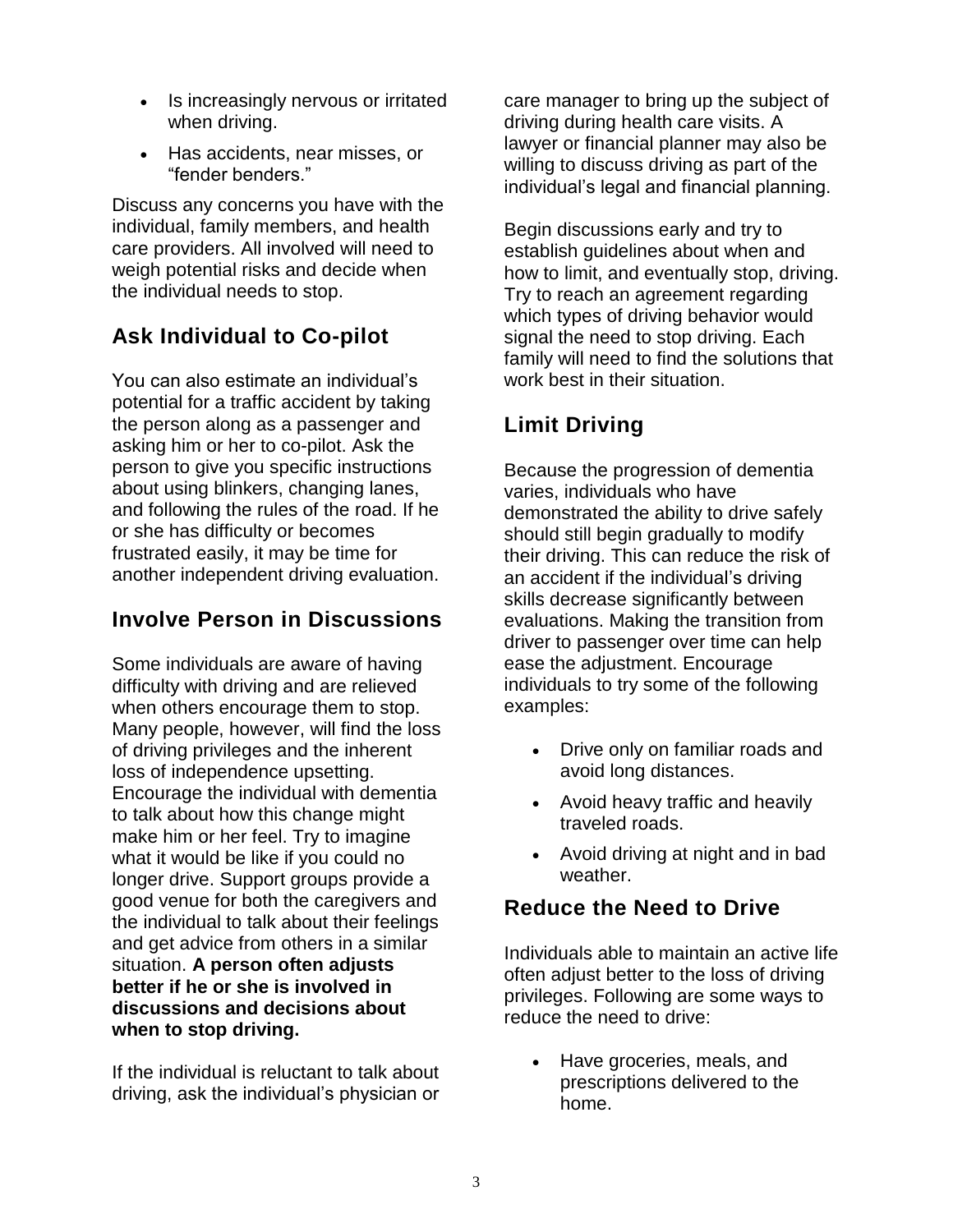- Arrange for a barber or hairdresser to make home visits.
- Invite friends and family over for regular visits.
- Arrange for family and friends to take the individual on social outings.

#### **Make Arrangements for Alternative Transportation**

It will be important to make alternative transportation arrangements so that the individual's mobility and activity level are not unduly restricted. Commonly used transportation options are:

- **Family and Friends.** Family members, friends, and neighbors can offer to drive the individual to social engagements and appointments. Consider making a list with the names, phone numbers, and times of availability of those willing to provide transportation.
- **Public Transportation.** For individuals in the early stage of dementia, public transportation may be a good alternative to driving. It works best for those who are already familiar with the public transportation system in their area. Persons in the later stages of dementia may not be able to figure out routes and schedules.
- **Taxis.** For individuals in the early to middle stages of dementia who do not have behavior problems, taxis can be a good option if someone meets the individual at both ends of the taxi ride. You may be able to set up a payment account with the taxi company so

that the individual with dementia does not have to handle money.

- **Senior and Special Needs Transportation Services.** The Yellow Pages of many telephone books have a special section in the front with the names and addresses of various service organizations. Look under *transportation* or *community services* for the names of agencies that provide transportation for special needs.
- **Eldercare Locator**  (www.eldercare.gov), a nationwide directory assistance service designed to help older persons and caregivers locate local support resources, including transportation, for aging Americans.

### **When Persuasion Fails**

Ideally, an individual will limit or stop driving on his or her own. However, some individuals with dementia may forget that they should not drive or insist on driving even though it is no longer safe. While it is important to maintain respect for the individual's feelings, you must put safety first.

As a last resort, you may have to prevent his or her access to a car. Some methods to do that include:

- Hiding the car keys.
- Replacing the car keys with a set that won't start the car.
- Disabling or selling the car.
- Moving the car out of sight.